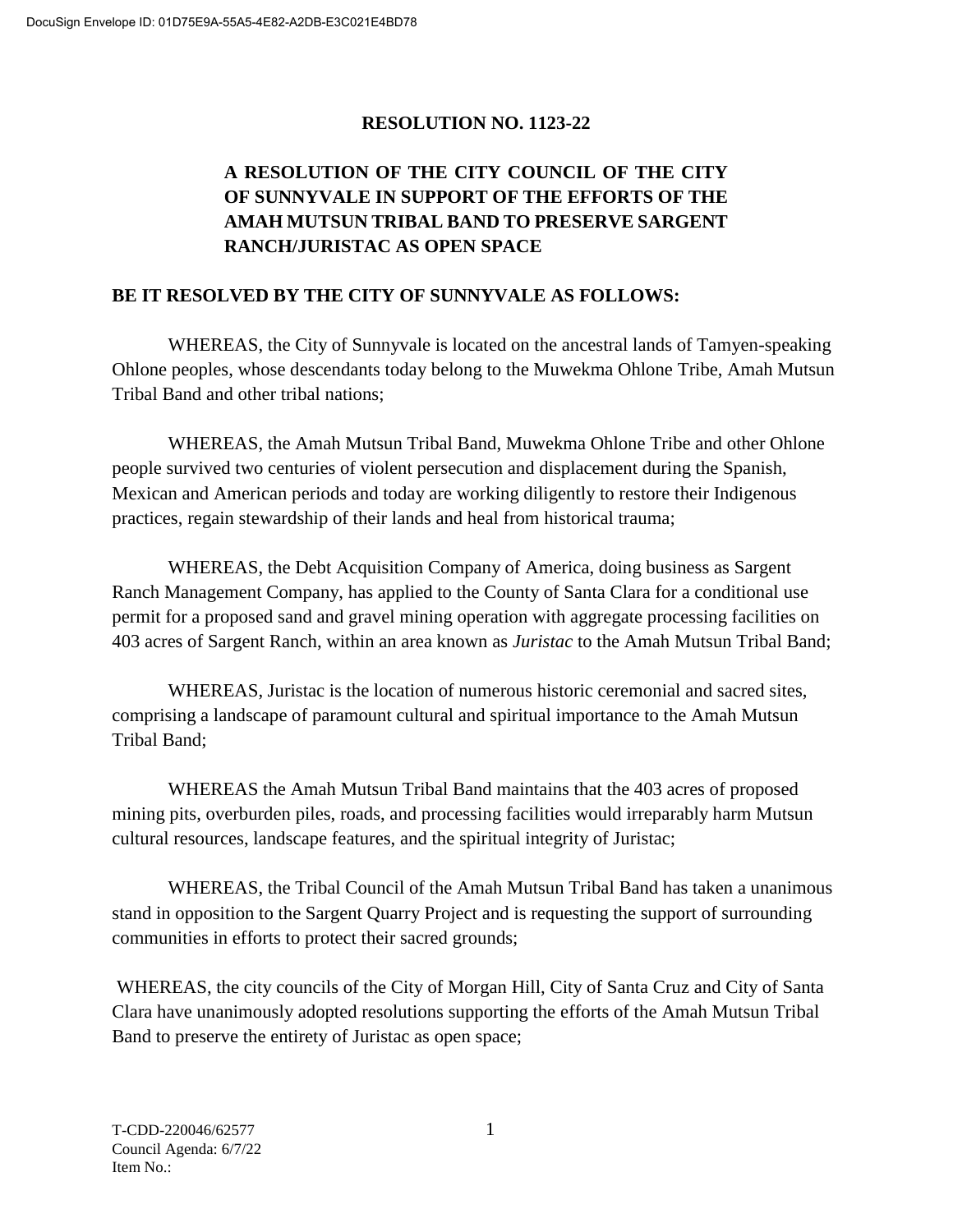WHEREAS, in November of 2021 the Santa Clara County Human Rights Commission voted unanimously to recognize the desecration of the Amah Mutsun sacred site of Juristac as a significant human rights issue and to recommend that the County of Santa Clara deny approval of permits for the proposed mine;

WHEREAS, Sargent Ranch/Juristac is an open space area of exceptional regional significance and habitat value as recognized by the Santa Clara Valley Habitat Agency, the Santa Clara Valley Open Space Authority, and regional conservation organizations;

WHEREAS, the Sargent Ranch area is identified in the Santa Clara Valley Habitat Conservation Plan and other regional habitat connectivity studies as a critically important wildlife corridor linking the Santa Cruz Mountains, Gabilan Mountains, and Diablo Range;

WHEREAS, the City of Sunnyvale seeks to be a regional leader in environmental sustainability [General Plan 2-34] and climate action, which includes support for regional open space and habitat preservation and support for Indigenous stewardship of biologically and culturally significant ancestral lands as part of a comprehensive climate action strategy;

WHEREAS, the City of Sunnyvale supports the rights of Indigenous peoples to access, maintain, and protect their religious and cultural sites, as enshrined in Article 12 of the United Nations Declaration on the Rights of Indigenous Peoples.

NOW, THEREFORE IT IS HEREBY RESOLVED, BY THE CITY COUNCIL OF THE CITY OF SUNNYVALE THAT:

- 1. That the City Council of the City of Sunnyvale supports the efforts of the Amah Mutsun Tribal Band to preserve Sargent Ranch/Juristac as open space in perpetuity and to regain access to their cultural and spiritual sites at Juristac.
- 2. That the City Council of the City of Sunnyvale urges the County of Santa Clara to deny approval of permits for the proposed Sargent Quarry Project
- 3. That the City Council of the City of Sunnyvale urges the County of Santa Clara to find funding for a conservancy agency to purchase and preserve Sargent Ranch/Juristac as open space.